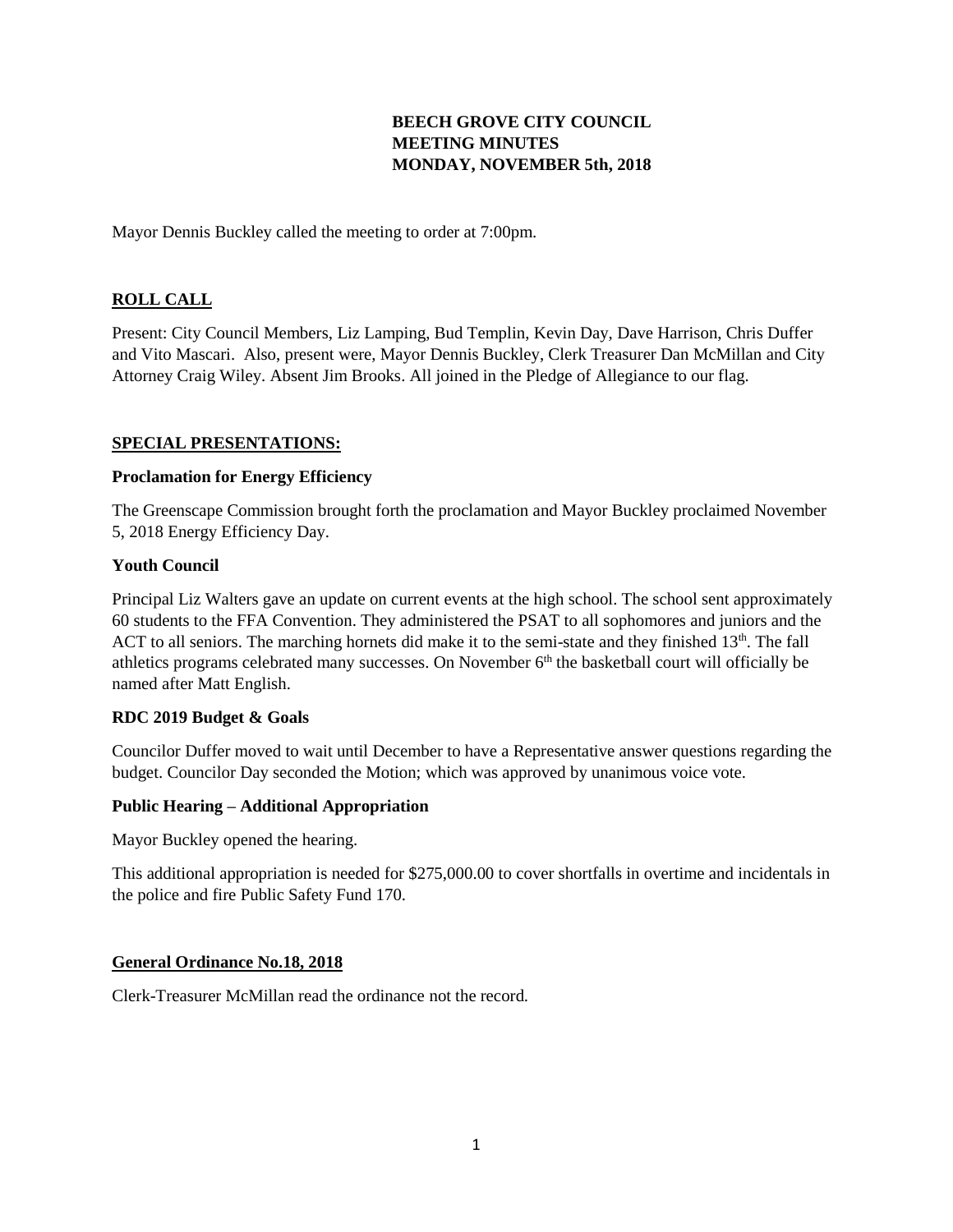### **APPROVAL OF MINUTES**

**October 1<sup>st</sup>**, **2018** – Councilor Lamping asked that Councilor Brooks name as being present be corrected. Councilor Duffer moved to approve the minutes as presented. Councilor Lamping seconded the Motion; which was approved by unanimous voice vote.

**October 15<sup>th</sup>**, 2018 – Councilor Duffer moved to approve the minutes as presented. Councilor Day seconded the Motion; which was approved by unanimous voice vote.

# **PUBLIC COMMENTS**

Dave Grenoble – spoke to emails he has written to Council regarding the increase in the sewer rate and encouraged everyone to work together.

# **COMMITTEE REPORTS**

**ABC –** Ashley Piland reported she had 2 renewals - Harvey's Tavern and VFW Post #5626 and both were approved. Ashley gave an update on a few of the local establishments.

**Green Scape Commission –** in the Packet

**Compliance Division** – in the Packet

**Public Safety** – in the packet

**Financial Report** – presented by Clerk Treasurer Dan McMillan

No financial report was given. The city has been going through an audit and the Council is invited to attend the exit conference on November 27, 2018.

### **OLD BUSINESS**

### **[General Ordinance No. 13, 2018](http://www.beechgrove.com/uploads/1/0/1/2/10129925/general_ordinance_13_2018.pdf)**

Councilor Templin moved to withdraw the ordinance and repeal Section 155. Councilor Harrison seconded the Motion; which was approved by unanimous voice vote.

### **[General Ordinance No,14, 2018](file:///C:/Users/Dan/AppData/Local/Temp/General%20Ordinance%20No.14,2018)**

Councilor Duffer moved to read by title only. Councilor Harrison seconded the Motion; which was approved by unanimous voice vote.

No motion was made. The ordinance failed, and Mayor Buckley stated it will not be brought forward for one year. A few of the Councilor's ask the city attorney to check on state statue or ordinance regarding when the ordinance could be brought back up if needed.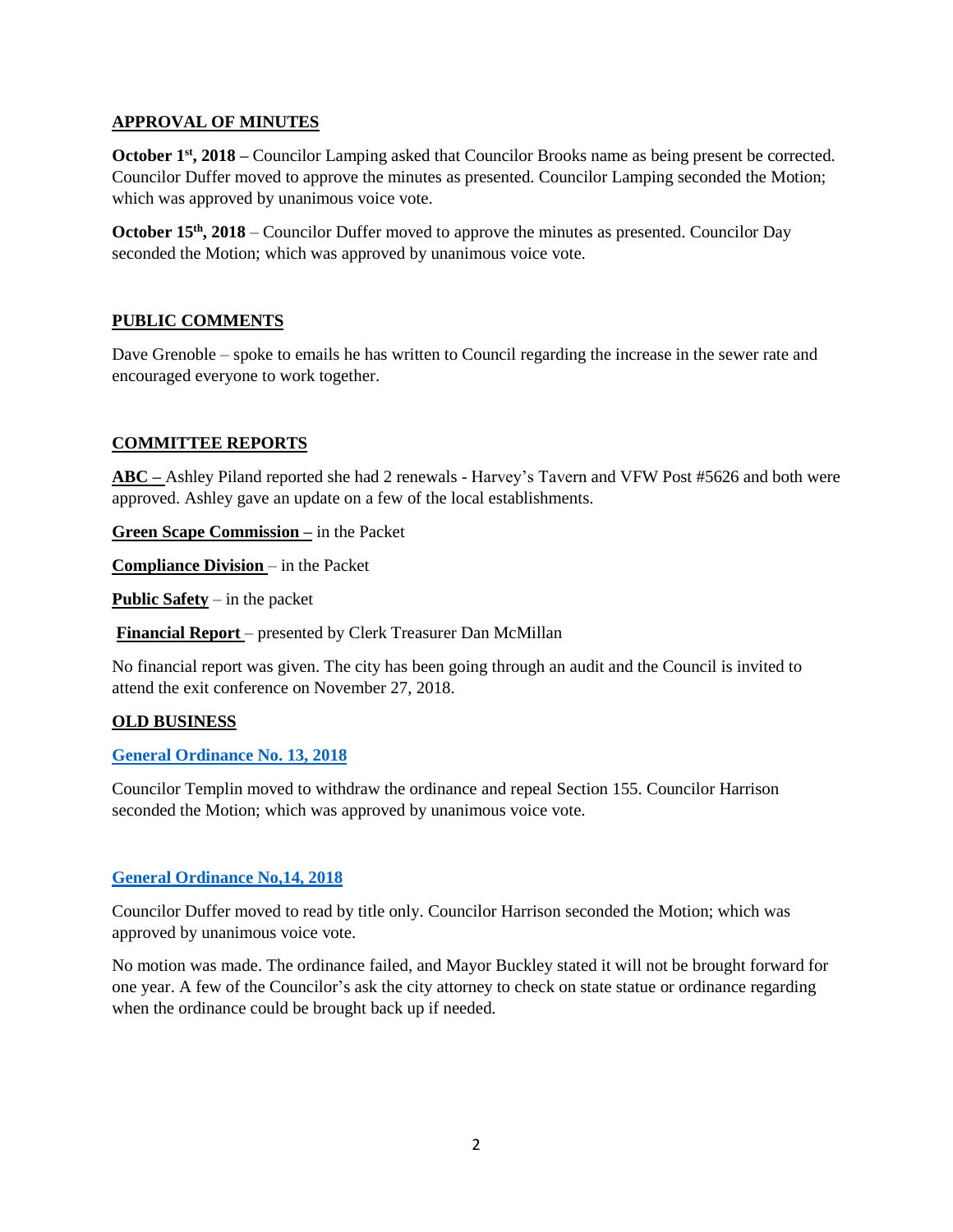### **NEW BUSINESS**

### **Parks Board Appointment**

Councilor Duffer moved to approve Harold Griggs, Councilor Mascari seconded the Motion; which was approved by unanimous voice vote. Amanda Rubado name was brought up and Mayor Buckley stated she will be a Mayor's pick.

# **General Ordinance No.17, 2018**

…*amends Chapter 77 of the Code of ordinances for the City of Beech Grove Concerning Through Streets and Stop Streets*

Clerk-Treasurer McMillan read the ordinance into the record.

Councilor Lamping moved to approve the ordinance. Councilor Templin seconded the Motion; which was approved by unanimous voice vote.

### **General Ordinance No.18, 2018**

#### *…Additional Appropriation*

Clerk-Treasurer McMillan read the ordinance into the record.

Councilor Lamping moved to approve General Ordinance No.18. Councilor Templin seconded the Motion; which was approved by unanimous voice vote.

### **Landfill Remediation**: Informational Only

### **Salary Ordinance - Title Change -Police Department**

Chief Swartz asked for a change for Wreatha Carroll from Chief's Assistant to Office Manager. The change is title only and not any pay change, Councilor Duffer moved to approve this change. Councilor Templin seconded the Motion which was approved by unanimous voice vote.

### **Salary Ordinance Title Change – Clerk Treasurer**

Councilor Duffer moved to add clerk position in Clerk Treasurer Office with pay up to \$37,500.00. Councilor Day seconded the Motion which was approved by unanimous voice vote.